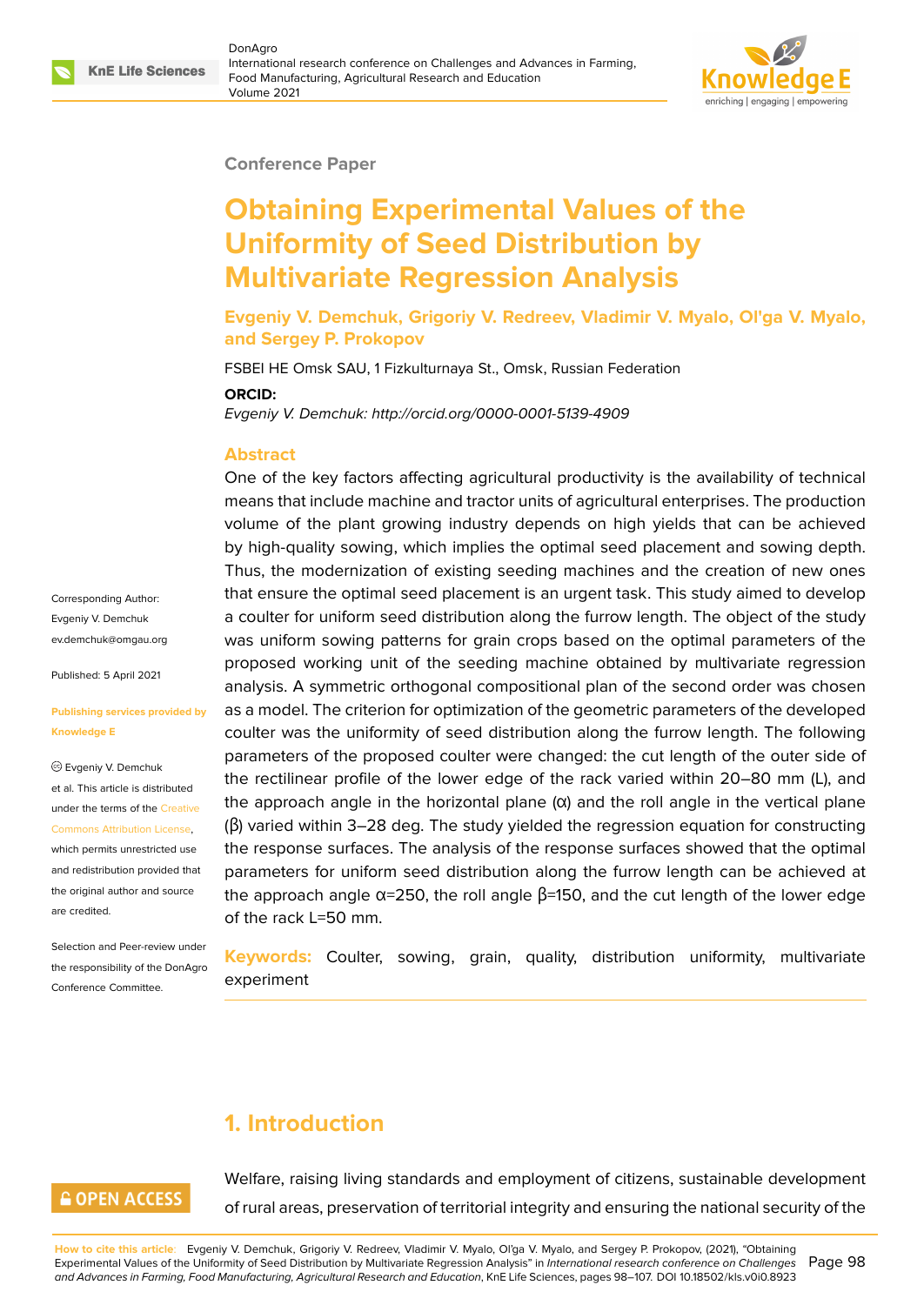Russian Federation are key priorities of the State Program for Agribusiness Development and Regulation of Agricultural Products, Raw Materials and Food Markets in 2013–2020.

The program aims to ensure food independence of Russia based on the Doctrine of Food Security of the Russian Federation; to increase the competitiveness of Russian agricultural products in the domestic and foreign markets; to improve the financial stability of agricultural enterprises; to ensure sustainable development of rural areas; to increase the efficient use of agricultural land and other resources, as well as greening of production [1].

According to the Strategy for machine and technological modernization of agribusiness in Russia, the machine and technological complex of agribusiness, as the basis for agricultural [p](#page-8-0)roduction, is a significant socially oriented production system that regulates the volume, quality and economic characteristics of the final agricultural product and includes agricultural technologies for production of these products performed by machine units, and technical means and infrastructure that ensure the system efficiency [2]. At the same time, according to the Concept of scientific development of the Russian agro-industrial complex until 2025, innovative technologies for manufacturing high quality products, resource conservation, environmental safety, competitiveness in the [wo](#page-8-1)rld market, development of fundamentally new high-performance and resourcesaving machines and equipment, are being developed in order to effectively implement the priority national project Agribusiness development [3]. Thus, one of the key factors that determine the growth rate of agricultural production is the availability of technical means that include machine and tractor units of agricultural enterprises.

An increase in production volumes and in the competi[tiv](#page-8-2)eness of agribusiness is inextricably linked with agricultural science, which ensures the development of innovative approaches and introduction of effective technologies that are most appropriate for the climatic conditions and regional characteristics of agricultural production [4, 5].

The production volume of the plant growing industry depends on high yields that can be achieved by high-quality sowing of agricultural crops [6, 7]. High-q[ua](#page-9-0)[lity](#page-9-1) sowing implies the optimal seed placement and sowing depth [8]

To date, drill sowing is the most widespread method of sowing, however, this method has an apparent drawbacks such as thickened rows and th[e a](#page-9-2)[re](#page-9-3)a of plant nutrition in the form of a rectangle with aspect ratio of 1:10, while t[he](#page-9-4) optimal placement of plants is triangulation [9, 10].

Based on the above, we can conclude that the modernization of existing seeding machines and the creation of new ones to ensure the optimal placement of seeds is an urgent task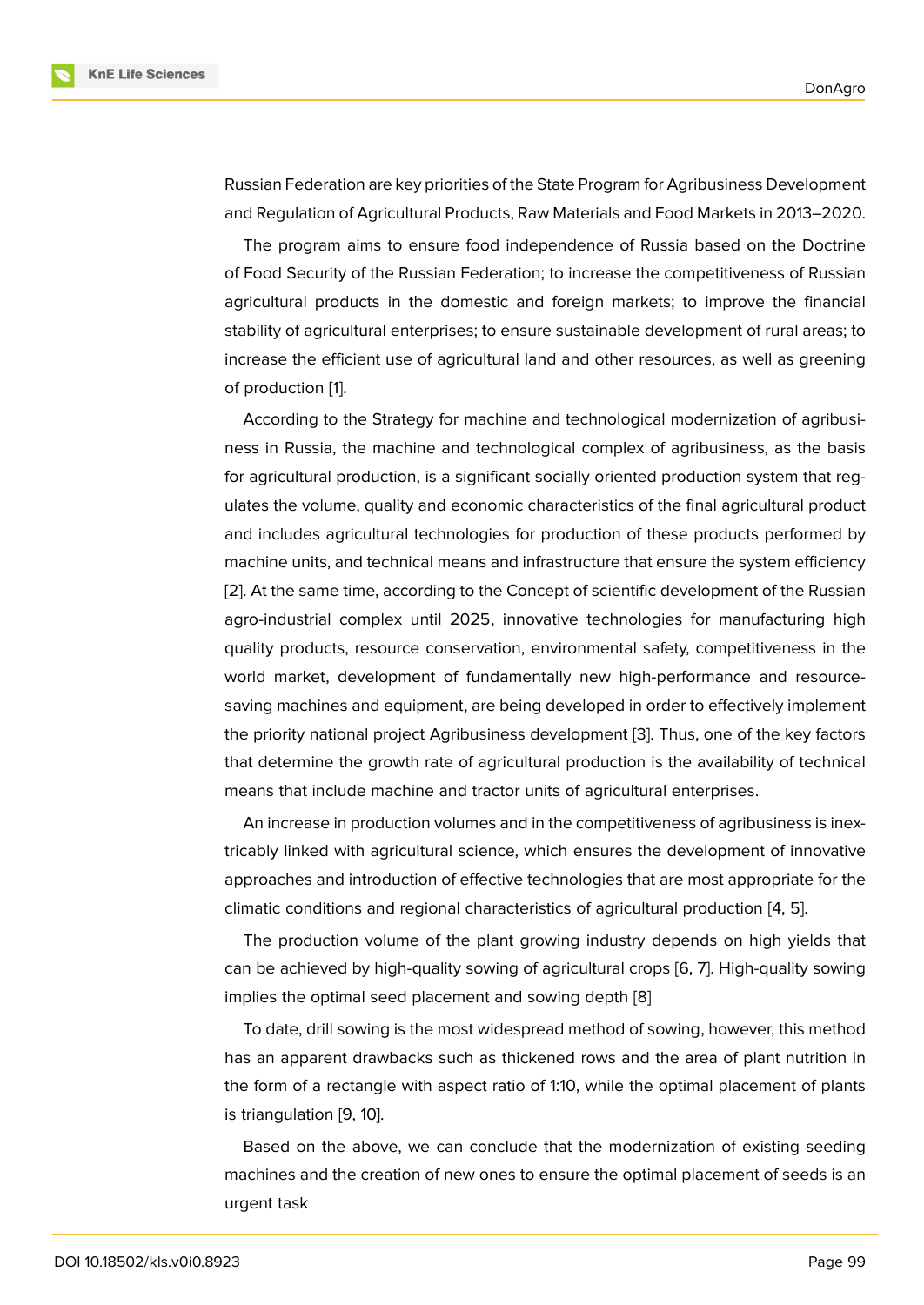

The purpose of the study is to develop a coulter that ensures uniform seed distribution along the furrow length

### **2. Methods and Equipment**

To describe the patterns of seed distribution along the furrow length, a planned experiment is carried out to reveal the impact of factors on the studied indicator. The criterion for optimization of the geometric parameters of the proposed coulter is the uniformity of seed distribution along the furrow length. Table 01 presents a symmetric orthogonal compositional plan of the second order that was chosen as a model. Table 02 shows the distribution of factors by levels of variation.

| Experiment<br>no. | XO           | X <sub>1</sub> | X <sub>2</sub> | X <sub>3</sub> | X1X2         | X1X3        | X2X3         | X1X1           | X2X2         | X <sub>3</sub> X <sub>3</sub> | Y average<br>(by length) |
|-------------------|--------------|----------------|----------------|----------------|--------------|-------------|--------------|----------------|--------------|-------------------------------|--------------------------|
|                   | 1            | $\mathbf{1}$   | $\mathbf{1}$   | 1              | 1            | 1           | $\mathbf{1}$ | 1              | 1            | 1                             | 0.7219                   |
| 2                 | 1            | $-1$           | $\mathbf{1}$   | $\mathbf{1}$   | $-1$         | $-1$        | 1            | 4              | 1            | $\mathbf{1}$                  | 0.7041                   |
| 3                 | 1            | $\mathbf{1}$   | $-1$           | 1              | $-1$         | 1           | $-1$         | 1              | 1            | $\mathbf{1}$                  | 0.6838                   |
| 4                 | $\mathbf{1}$ | $-1$           | $-1$           | $\mathbf{1}$   | $\mathbf{1}$ | $-1$        | $-1$         | 1              | 1            | $\mathbf{1}$                  | 0.6844                   |
| 5                 | 1            | $\mathbf{1}$   | $\mathbf{1}$   | $-1$           | 1            | $-1$        | $-1$         | 1              | 1            | $\mathbf{1}$                  | 0.7494                   |
| 6                 | 1            | $-1$           | $\mathbf{1}$   | $-1$           | $-1$         | 1           | $-1$         | 1              | 1            | $\mathbf{1}$                  | 0.7362                   |
| 7                 | 1            | $\mathbf{1}$   | $-1$           | $-1$           | $-1$         | $-1$        | $\mathbf{1}$ | $\overline{ }$ | 1            | $\mathbf 1$                   | 0.691                    |
| 8                 | 1            | $-1$           | $-1$           | $-1$           | 1            | 1           | $\mathbf{1}$ | 1              | $\mathbf{1}$ | $\mathbf{1}$                  | 0.6942                   |
| 9                 | 1            | 1.215          | $\Omega$       | $\Omega$       | $\Omega$     | $\Omega$    | 0            | 1.476225       | $\mathbf 0$  | $\Omega$                      | 0.8295                   |
| 10                | 1            | $-1.215$       | $\Omega$       | $\Omega$       | $\mathbf 0$  | $\Omega$    | $\Omega$     | 1.476225       | $\Omega$     | $\Omega$                      | 0.804125                 |
| 11                | 1            | $\Omega$       | 1.215          | $\Omega$       | $\Omega$     | $\Omega$    | 0            | $\Omega$       | 1.476225     | $\Omega$                      | 0.68435                  |
| 12                | 1            | $\circ$        | $-1.215$       | $\Omega$       | $\circ$      | $\mathbf 0$ | 0            | $\circ$        | 1.476225     | $\Omega$                      | 0.7347                   |
| 13                | 1            | $\Omega$       | $\Omega$       | 1.215          | $\Omega$     | $\Omega$    | 0            | $\circ$        | $\circ$      | 1.476225                      | 0.685875                 |
| 14                | 1            | $\Omega$       | $\Omega$       | $-1.215$       | $\Omega$     | $\Omega$    | 0            | $\Omega$       | $\Omega$     | 1.476225                      | 0.746675                 |
| 15                | 1            | $\mathbf 0$    | $\overline{O}$ | $\circ$        | $\circ$      | $\Omega$    | 0            | $\Omega$       | $\circ$      | 0                             | 0.877625                 |

TABLE 1: Experiment planning matrix

#### TABLE 2: Levels of variation of factors

| Factor                            | Approach angle<br>$\alpha$ , deg | Roll angle $\beta$ , deg | Cut length L, mm |  |
|-----------------------------------|----------------------------------|--------------------------|------------------|--|
| Coded designation                 | $X_1$                            | $X_{2}$                  | $X_{3}$          |  |
| Main level $(X_{i0})$             | 15                               | 15                       | 50               |  |
| Variation interval $(\Delta X_i)$ | 10                               | 10                       | 25               |  |
| Upper level $(X,=1)$              | 25                               | 25                       | 75               |  |
| Lower level $(X_i=1)$             | 5                                | 5                        | 25               |  |
| Star point $+\alpha(X_i=2)$       | 2.85                             | 2.85                     | 80.375           |  |
| Star point $-\alpha(X=2)$         | 27.15                            | 27.15                    | 19.625           |  |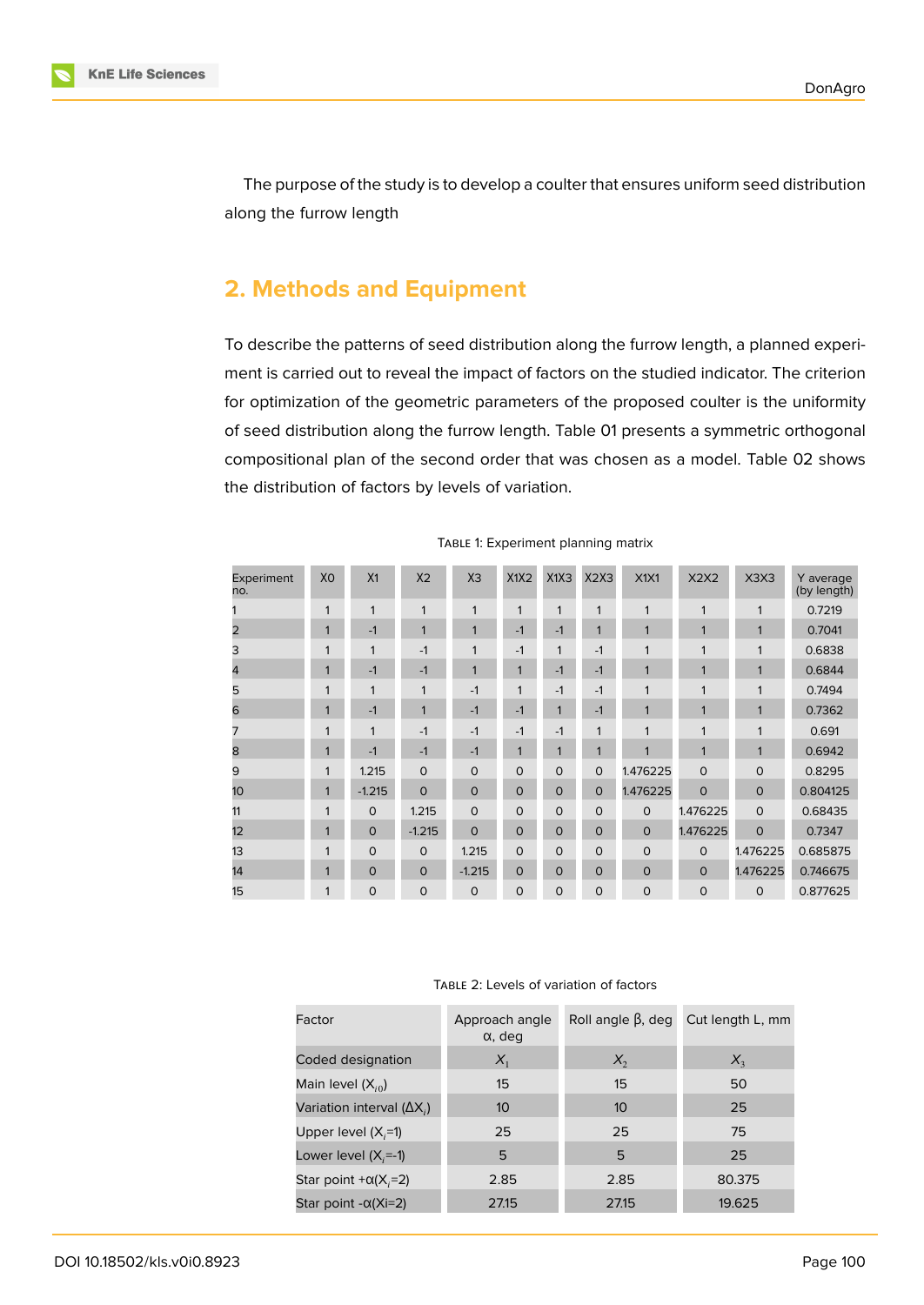The planned experiment results in the following model: [11, 12]:

$$
y = b_0 + \sum_{1 \le i \le k} b_i x_i + \sum_{1 \le i \le j \le k} b_{ij} x_i x_j + \sum_{1 \le i \le k} b_{ii} x_i^2 \tag{1}
$$

To eliminate systematic errors caused by external co[nd](#page-9-5)i[tio](#page-9-6)ns, experiments were randomized according to the table of random numbers. The number of replicates of each experiment during the planned experiment is calculated using the formula for calculating probabilities 0.95 [13].

$$
n = \frac{S_y^2}{0.05\tau^2},
$$
 (2)

where Sy is standard deviatio[n;](#page-9-7)

 $\tau$  is 5% of  $\bar{y}$ ;

 $\bar{v}$  is arithmetic mean.

According to the calculation results, the number of replicates of each experiment was taken equal to four.

The variance is calculated for each experiment:

$$
S_{y_u}^2 = \frac{(y_{u_g} - \bar{y}_u)^2}{(n-1)}
$$
(3)

where yug is the result of the g-th replication;

 $\bar{y}_u$  is the arithmetic mean of u-th repetition.

To determine the possibility of conducting regression analysis, the homogeneity of the variances of parallel experiments is calculated using the Cochran's test:

$$
G^{calc} = \frac{S_{y_u}^2 \max}{\sum_{u=1}^N S_{y_u}^2}
$$
 (4)

where  $S_{y_u}^2$  max is the largest variance in the series.

The calculated value of the GCALC criterion is compared with the value of the Cochran test, depending on the level of significance, the number of degrees of freedom  $f = N-1$ and the number of experiments [14].

A series of dispersions is considered homogeneous if  $G_P < G_{tab}$ .

The reproducibility variance is [ca](#page-9-8)lculated using the formula:

$$
S_y^2 = \frac{\sum_{u=1}^N S_{y_u}^2}{N} \tag{5}
$$

where N is the number of independent experiments.

The experiment using an orthogonal symmetric compositional plan involves, first of all, obtaining a process model:

$$
y = b'_0 + \sum_{i=1}^k b_i x_i + \sum_{i < j}^k b_{ij} x_i x_j + \sum_{i=1}^k b_{ii} x_i^2,\tag{6}
$$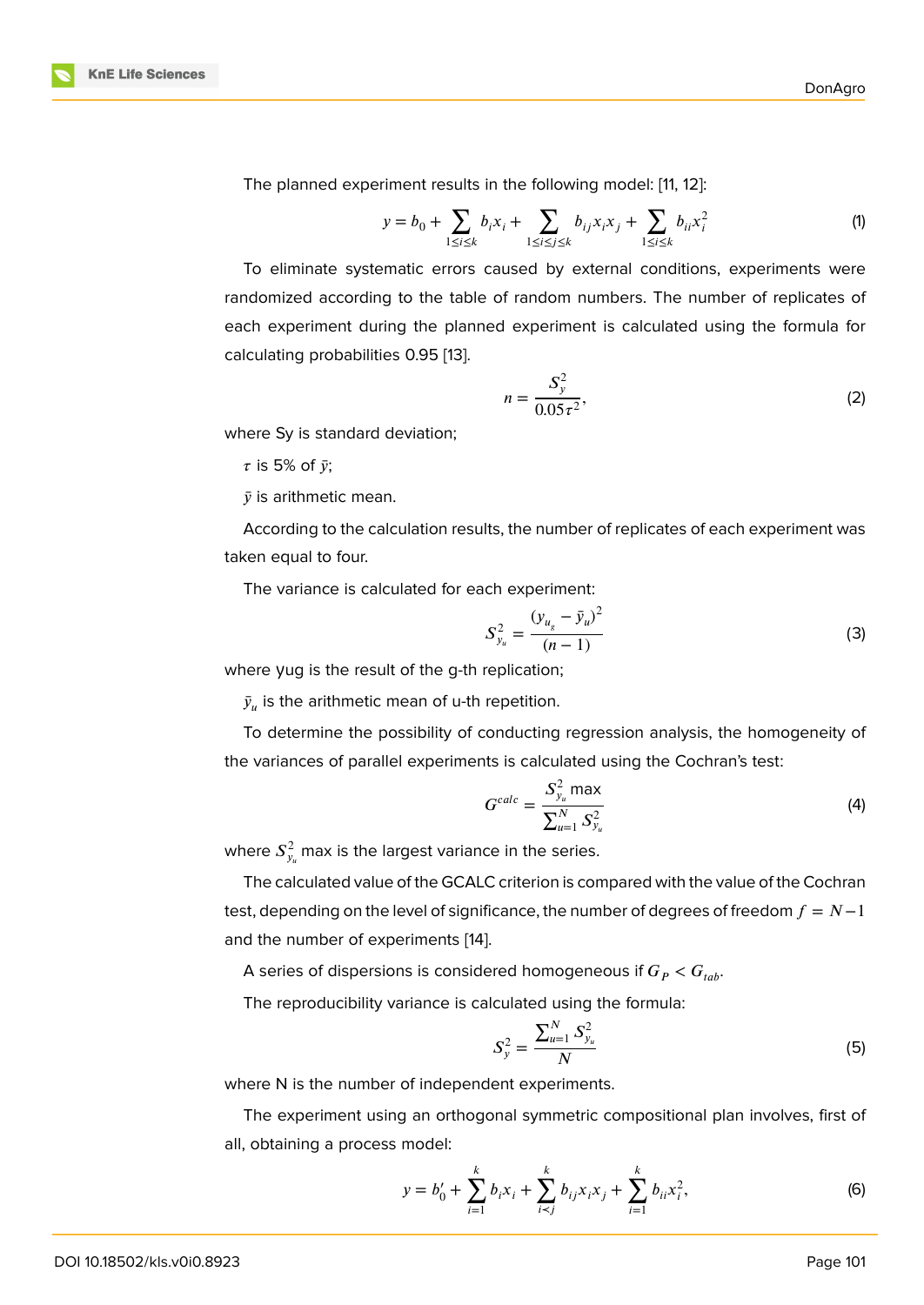



The model coefficients are estimated independently of each other using the formulas:

$$
b'_{0} = \frac{\sum_{u=1}^{N} n_{u} \bar{y}_{u}}{\sum_{u=1}^{N} n_{u}} \qquad b_{i} = \frac{\sum_{u=1}^{N} n_{u} x_{iu} \bar{y}_{u}}{\sum_{u=1}^{N} n_{u} x_{iu}^{2}} b_{ij} = \frac{\sum_{u=1}^{N} n_{u} (x_{i} x_{j})_{u} \bar{y}_{u}}{\sum_{u=1}^{N} n_{u} (x_{i} x_{j})_{u}^{2}} \qquad b_{ii} = \frac{\sum_{u=1}^{N} n_{u} x_{iu}^{2} \bar{y}_{u}}{\sum_{u=1}^{N} n_{u} x_{iu}^{2}}
$$
\n
$$
(7)
$$

where u is the ordinal number of the experiment.

The variance of the coefficient estimates is calculated by the formulas:

$$
S_{b'_0}^2 = \frac{S_y^2}{\sum_{u=1}^N n_u}, \qquad S_{b_i}^2 = \frac{S_y^2}{\sum_{u=1}^N n_u x_{iu}^2},
$$
  
\n
$$
S_{b_{ij}}^2 = \frac{S_y^2}{\sum_{u=1}^N n_u (x_i x_j)_u^2}, \quad S_{b_{ii}}^2 = \frac{S_y^2}{\sum_{u=1}^N n_u x_{iu}^2}.
$$
\n(8)

After calculating the regression equation coefficients, they are checked for statistical significance. The confidence interval is calculated using the formula:

$$
\Delta b_i = t_{\alpha;f_1} S_{b_i},\tag{9}
$$

where t is the Student's criterion, which is chosen depending on the level of significance and the number of degrees of freedom.

 $\mathcal{S}_{b_i}$  is the root-mean-square error in determining the regression coefficients.

Then the coefficient significance is determined. The coefficient is considered statistically significant when its absolute value is greater than or equal to the confidence interval:

$$
|b_i| \ge \Delta b_i. \tag{10}
$$

In orthogonal planning, statistically insignificant coefficients can be excluded from the model, while other coefficients need not be recalculated. After calculating the coefficients and checking their statistical significance, go from model (6) to model (1), calculating the value of b0:

$$
b_0 = b'_0 - \lambda_2 \sum_{i=1}^k b_{ii},
$$
 (11)

$$
\lambda_2 = N^{-1} \sum_{u=1}^{N} x_{iu}^2,
$$
 (12)

Since the coefficients b′0 and bii are estimated independently of each other, the variance  $S_h^2$  $\frac{d^2}{b_0}$  is determined by the law of error accumulation:

$$
S_{b_0}^2 = S_{b'_0}^2 + \lambda_2^2 \sum_{i=1}^k S_{b_{ii}}^2,
$$
 (13)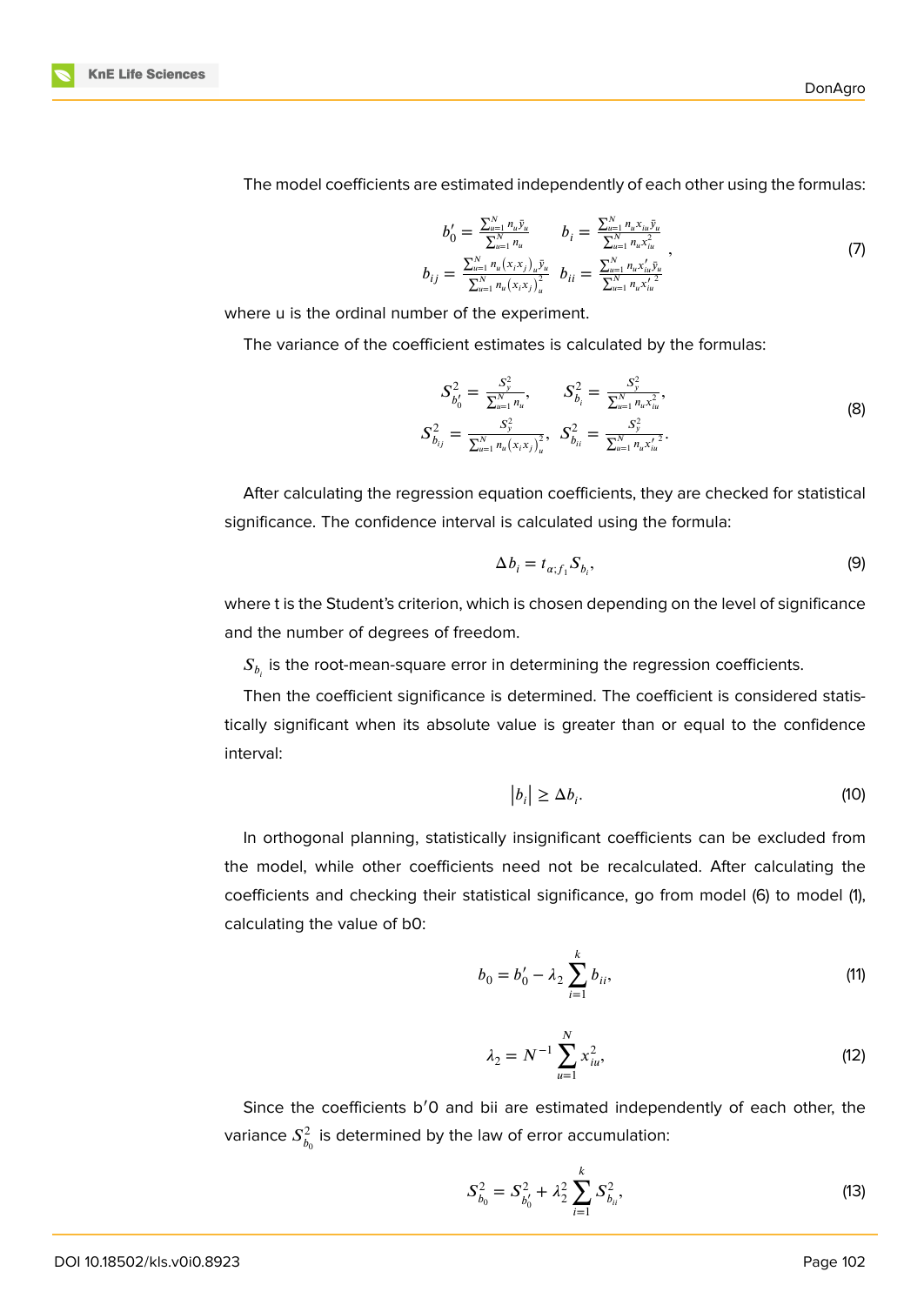The obtained model is checked for adequacy using the Fisher's test by the formulas:

$$
F_{f_2;f_1}^{calc} = \frac{S_{inad}^2}{S_y^2},
$$
\n(14)

where f2 is the denominator;

f1 is the numerator;

 $S^2_{inad}$ is the variance of inadequacy.

$$
f_2 = N - k',\tag{15}
$$

where k' is the number of equation coefficients left (including b0);

N is the number of planned experiments.

$$
f_1 = N(n-1),
$$
 (16)

where n is the number of replications of each experiment.

$$
S_{inad}^2 = \frac{SS_{inad}}{f_2},\tag{17}
$$

$$
SS_{inad} = n \sum_{u=1}^{N} \left( y_{u_{calc}} - \bar{y}_{u_{exp}} \right)^2,
$$
 (18)

where yu calc и yu exp are the response values in the u-th experiment calculated by the regression equation and determined experimentally.

The hypothesis about the equation adequacy can be accepted when the value of the Fisher's test obtained as a result of calculations does not exceed the tab value for the selected level of significance, that is, when  $F$ tab  $\geq$  Fcalc

#### **3. Results**

Based on the results of the study, a double disk coulter was developed (Figure 1) [15]. The process of uniform seed distribution along the furrow length is affected by many factors: design parameters of the coulter, technological parameters of the sowing unit, agrotechnical requirements. Since the available coulters are installed on the s[ee](#page-6-0)[ding](#page-9-9) machine with a standard row spacing of 150 mm, it is necessary to ensure uniform seed distribution along the furrow length in order to prevent seed thickening in the row.

In the experimental studies, the following parameters of the proposed coulter were changed: the cut length of the outer side of the rectilinear profile of the lower edge of the rack varied within 20–80 mm (L), the approach angle in the horizontal plane  $(\alpha)$  and the roll angle in the vertical plane ( $\beta$ ) varied within 3–28 deg.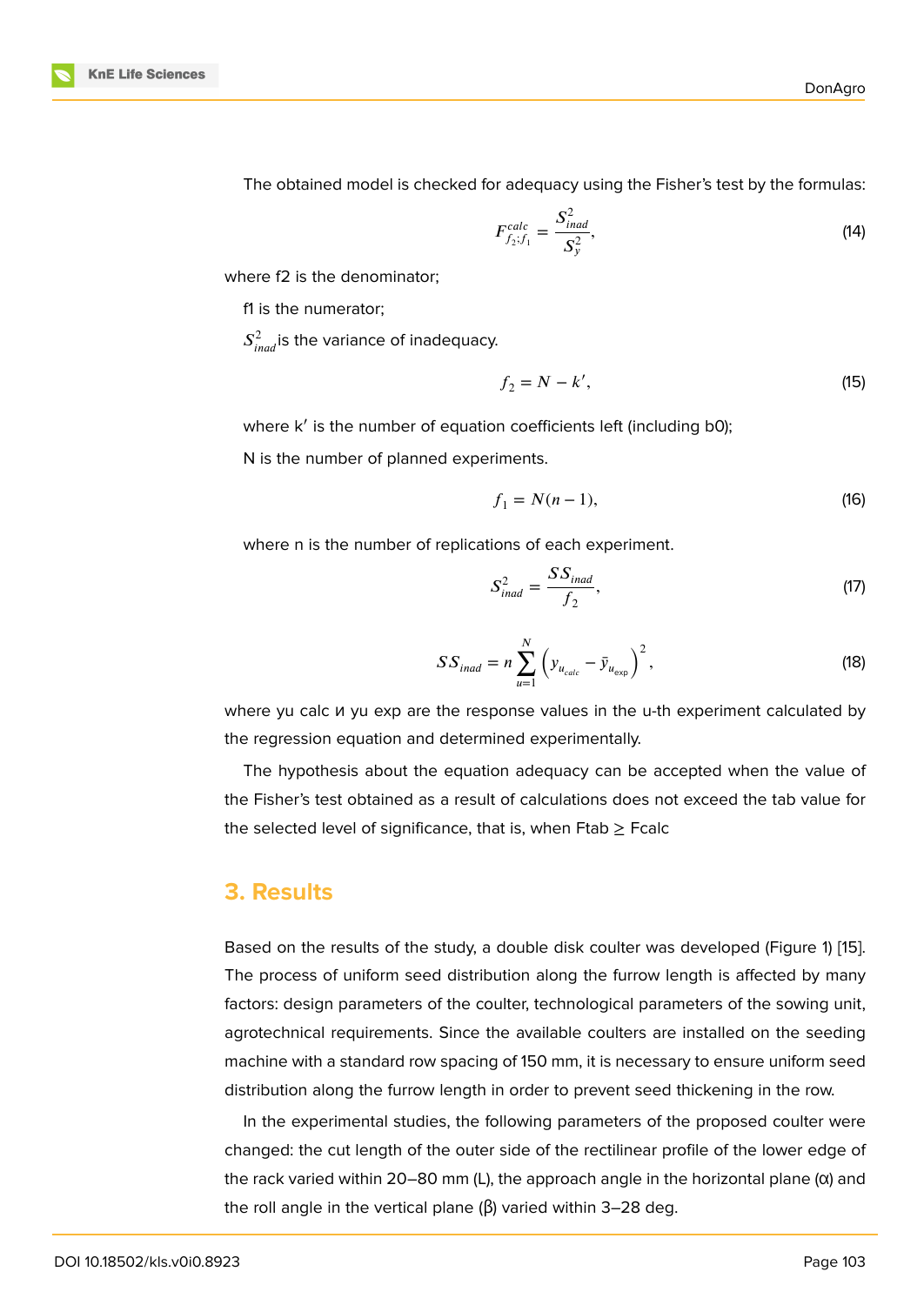

<span id="page-6-0"></span>**Figure** 1: Double disk coulter: 1 – plate with a pointed tip, 2 – hollow rack, 3 – seed guide, 4 – holder, 5 – cut with a convergence angle γ, 6 – mounting rack, 7 – cut made outside the straight profile of the lower edge,  $α$  – approach angle,  $β$  – roll angle,  $L$  – cut length

In the study, a second-order model was obtained. Check for the homogeneity of a number of variances using the Cochran's test showed that a number of variances can be considered homogeneous  $G^{calc} = 0.2141 < G^{tab} = 0.2758$ .

As a result, the regression equation was obtained to describe the process of changing the uniformity of the seed distribution along the furrow length in coded values. The confidence interval of the regression coefficients calculated by the formula (9)  $Δbi =$ 0.000473 makes it possible to recognize the coefficients as statistically significant, the absolute value of which is equal to the confidence interval or greater, so the equation has the following form:

Y=0.824731 + 0.005298 ⋅ х1 + 0.008886 ⋅ х2 - 0.01374 ⋅ х3 + 0.00435 ⋅ х12 -0.00533 х13 - 0.00533 х23 + +0.006014 ⋅ х11 - 0.0666 ⋅ х22 - 0.06204 ⋅ х33

The preliminary analysis of the regression equation shows that:

1. The most significant factor is the cut length of the lower edge of the rack (x3). However, its increase leads to a decrease in the quality of seed distribution, as indicated by the minus sign in front of (x3). The least significant factor is the approach angle (x1), but its increase leads to an increase in the uniformity of seed distribution along the furrow length, as evidenced by the plus sign in front of (x1). A similar pattern is observed for (x2) that indicates the effect of the roll angle.

2. Since the quadratic coefficients (x11, x22, x33) are present in the equation, the model is nonlinear and the response surfaces should be described by curves of the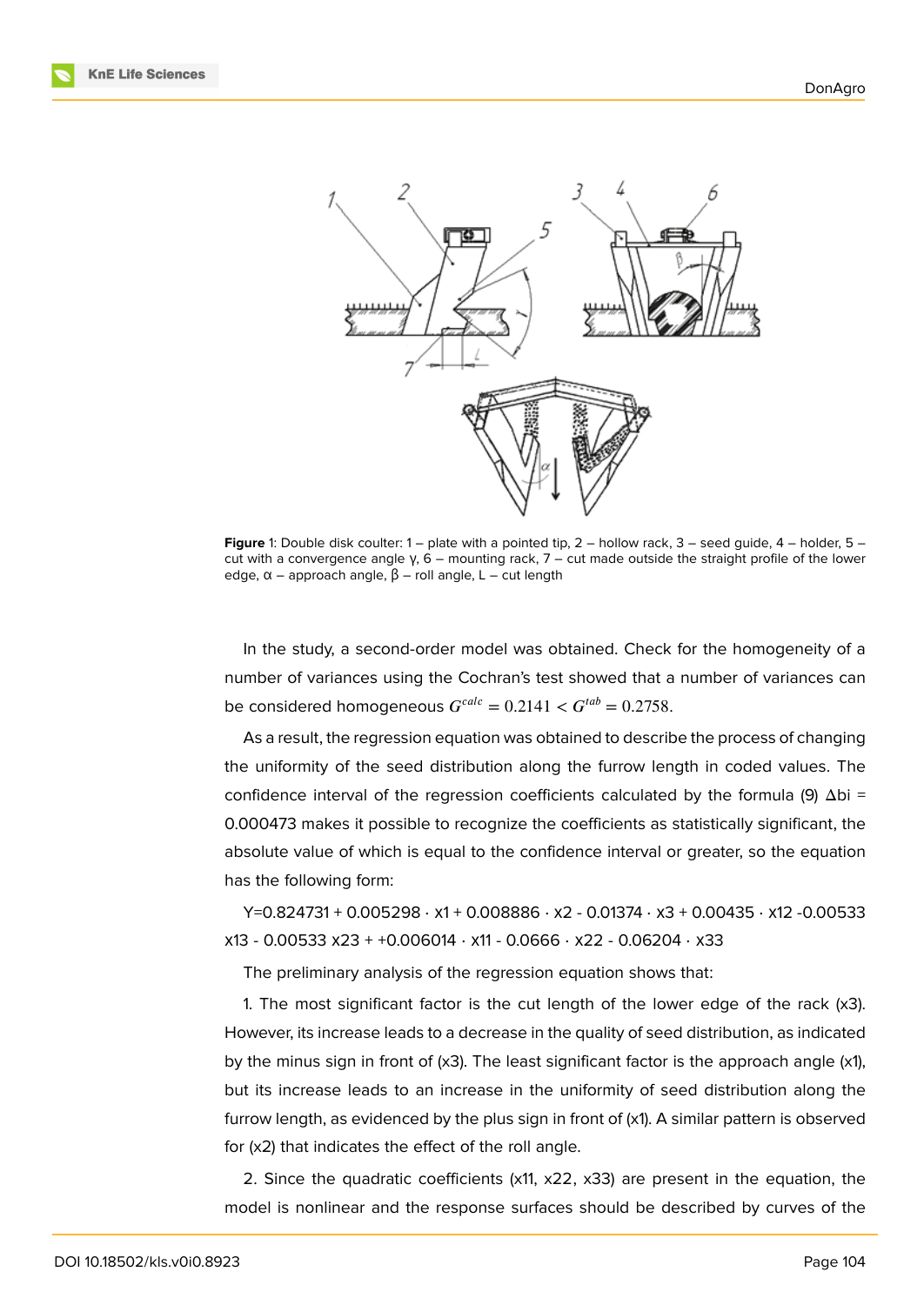second order. The minus sign in front of x22 and x33 indicates the convexity of the curves describing the dependence of the response on the corresponding factors and the presence of model extrema.

3. The absence of double and triple mixed sets of factors suggests that their effect on the quality indicator is insignificant.

Conversion of the coefficients from coded to natural ones yields the following regression equation:

$$
Y = 0.393569 + 0.002994 \cdot \alpha + 0.022585 \cdot \beta + 0.011002 \cdot L - 0.000044 \cdot \alpha \cdot \beta
$$

 $-0.000021 \cdot \alpha \cdot L - 0.000021 \cdot \beta \cdot L - 0.00006\alpha^2 - 0.000667\beta^2 - 0.000099L^2$ 

This equation contains nine coefficients. The hypothesis about the adequacy of the mathematical model was tested using the Fisher's test. Based on the test results, the model was found to be adequate  $F^{calc} = 2.75 < F^{tab} = 3.2$ .

Based on the data obtained, the response surfaces were constructed, that is the dependences of the uniformity of seed distribution of seeds along the furrow length.



**Figure** 2: Dependencies  $\pi p = f(\beta; L)$ , at  $\alpha = 5^0$ .

#### **4. Conclusion**

In the study, the regression equation was obtained to construct the response surfaces. The analysis of the response surfaces shows that the optimal parameters for uniform seed distribution along the furrow length can be achieved at the approach angle α=250, the roll angle  $\beta$ =150, and the cut length of the lower edge of the rack L=50 mm.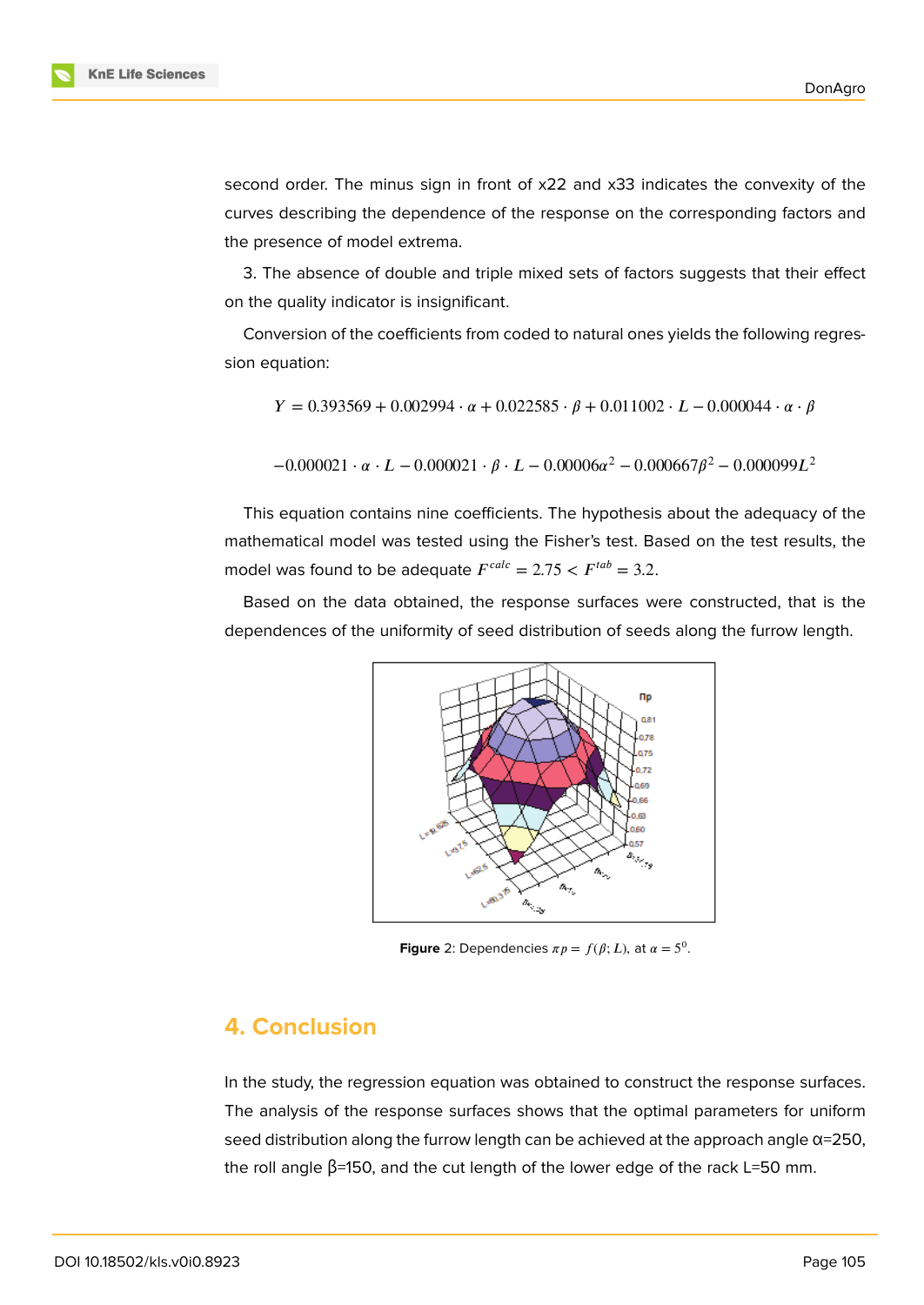



**Figure** 3: Dependencies  $\pi p = f(\beta; L)$ , at  $\alpha = 15^0$ .



**Figure** 4: Dependencies  $\pi p = f(\beta; L)$ , at  $\alpha = 25^0$ .

### **References**

- <span id="page-8-0"></span>[1] Russian Government (2012) *State Program for the Development of Agriculture and Regulation of Markets for Agricultural Products, Raw Materials and Food for 2013– 2020*. Moscow: Minselkhoz.
- <span id="page-8-1"></span>[2] Lachuga, Y. F. (2009). *Strategy of Machine and Technological Modernization of Agriculture in Russia for the Period up to 2020* Moscow: FGNU Rosinformagrotech.
- <span id="page-8-2"></span>[3] Russian Government. (2007). *The Concept of the Development of Agricultural Science and Scientific Support of the Agro-Industrial Complex of the Russian Federation for the period up to 2025*. Moscow: Minselkhoz.